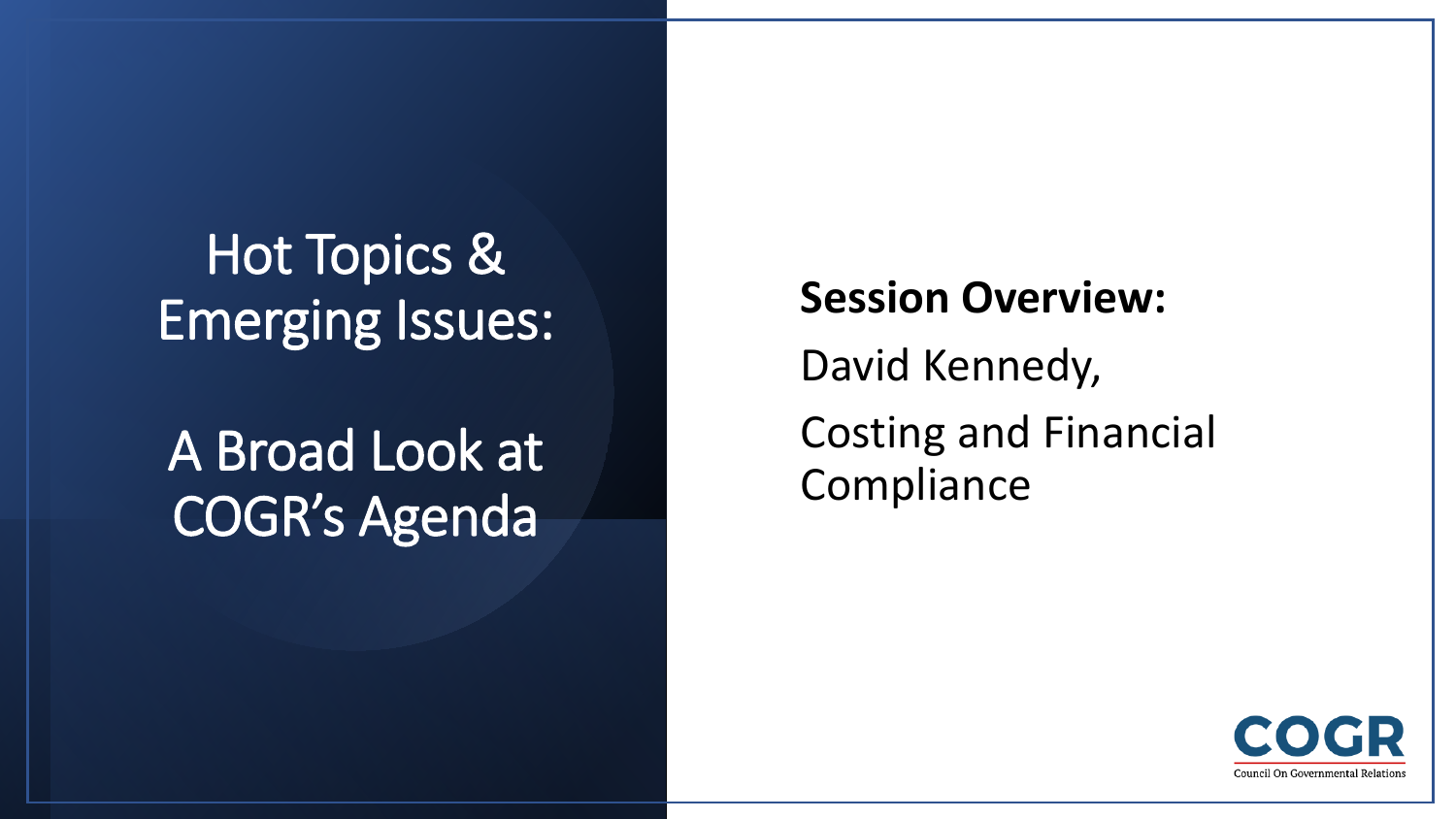## Hot Topics & Emerging Issues:

## The Legislative **Landscape**

**Tobin Smith,** Vice President for Science Policy and Global Affairs, Association of American Universities (AAU)

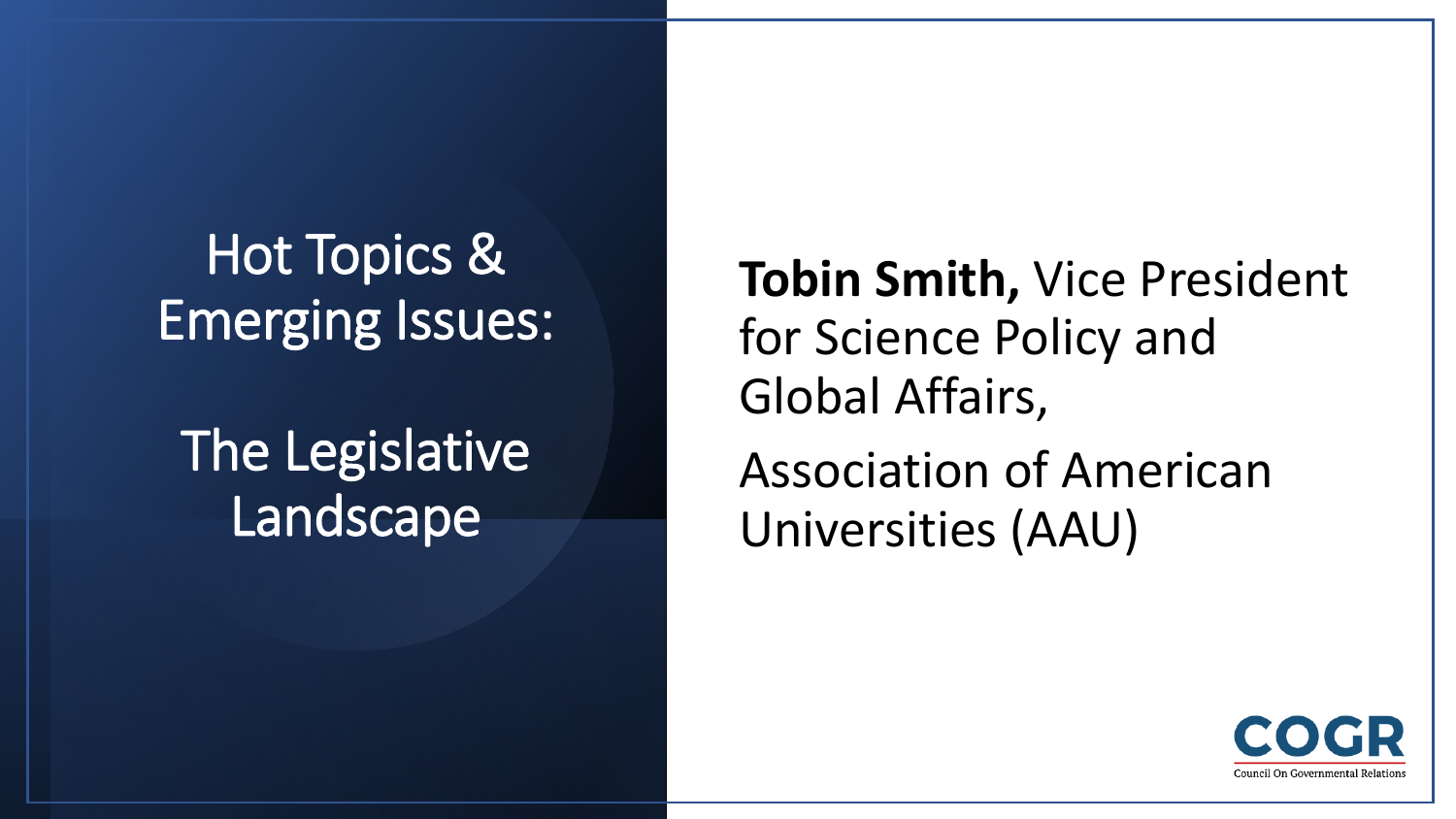### **Hot Topics & Emerging Issues Research Security & Intellectual Property (RSIP) Committee**

- **Elizabeth Peloso (Chair), University of Pennsylvania**
- **Alexandra Albinak, Johns Hopkins University\***
- **Allen DiPalma, University of Pittsburgh**
- **Cindy Kiel, Stanford University\***
- **Michael Moore, Augusta University\***
- **Dan Nordquist, Washington State University\***
- **Jennifer Ponting, University of Chicago**
- **Sophia Herbert-Peterson, Georgia Institute of Technology**
- **Kenneth Porter, University of Maryland\***
- **John Ritter, Princeton University\***
- **Fred Reinhart, University of Massachusetts\***
- **Janna Tom, University of California\***
- **Robert Hardy (COGR Staff)**

**\*At-large members**

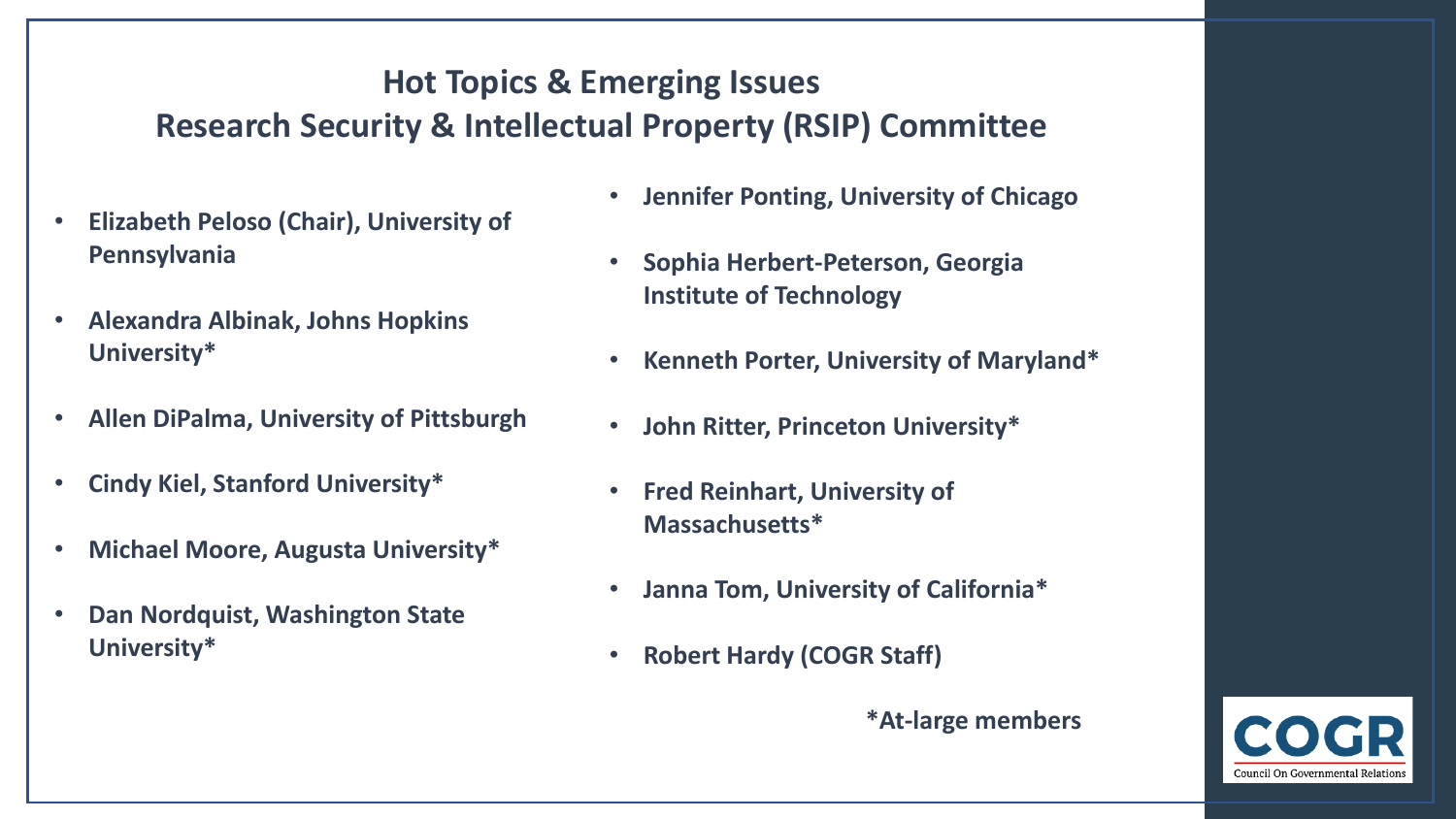## **Research Security & Intellectual Property (RSIP)**

- **Research Security:** 
	- **DOJ Ends China Initiative**
	- **Pending Legislation**
- **Export Controls: New Russian Sanctions and Other Developments**
- **Cybersecurity: New CMMC Model**
- **Intellectual Property: Serious Challenges to Bayh-Dole**

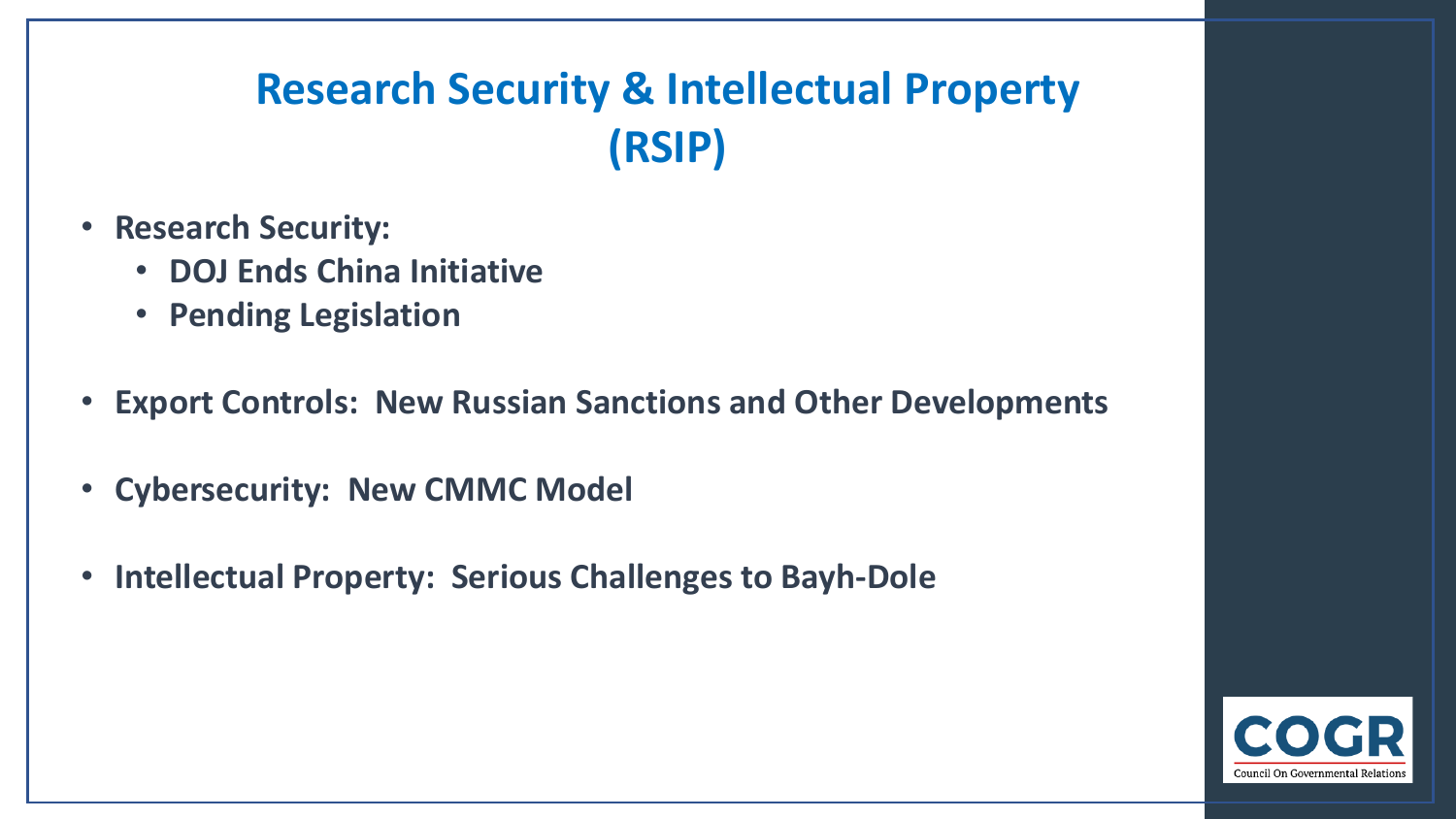# DOJ Announces End of the China Initiative

- February 23 Assistant AG Speech at George Mason
- New Strategy for Countering Nation-State Threats Announced
- Cites Concerns About Bias and Chilling Effect of China Initiative
- Current Cases will Continue but Higher Bar for Future Cases
- Must Be Criminal Misconduct with Clear Connection to U.S. Security
- Federal Funding Agencies Otherwise Responsible (OSTP Guidance)
- Civil/Administrative Remedies More Appropriate

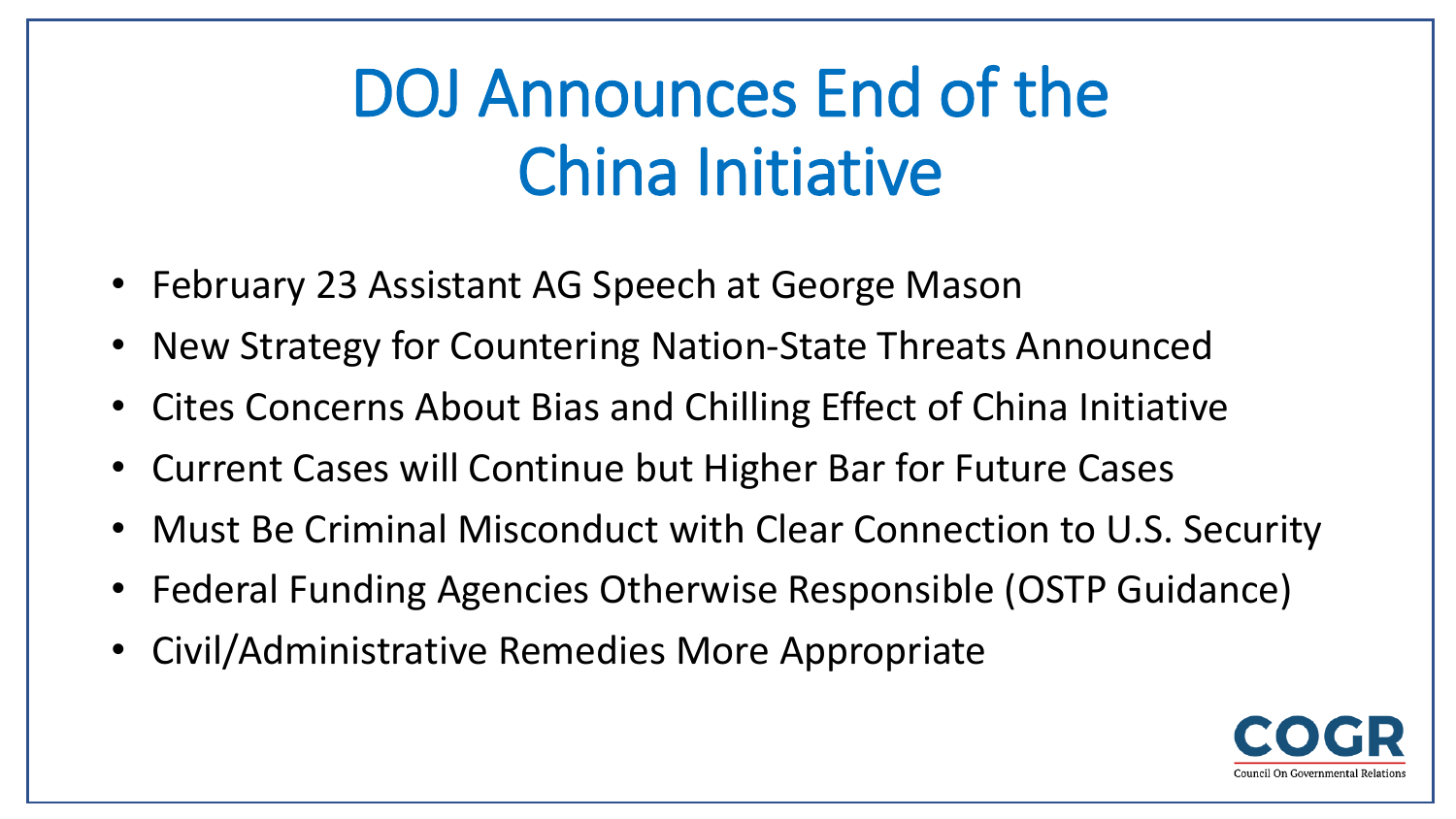# Pending Research Security Legislation

House-Passed COMPETES and Senate-passed USICA Security Issues USICA:

- **Section 3138** on CFIUS Review of Foreign Gifts/Contracts \$1M + Related to R&D on Critical Technologies
- **Section 6124** Lowering Section 117 Reporting Threshold to \$50k & requiring faculty reporting of foreign gifts and contracts
- **Section 2308** requiring NSF to develop a plan to identify sensitive or controlled research areas and provide background screening, **Section 2526** mandating NSF to collect copies of any contracts, agreements, or documentation related to PRC entities

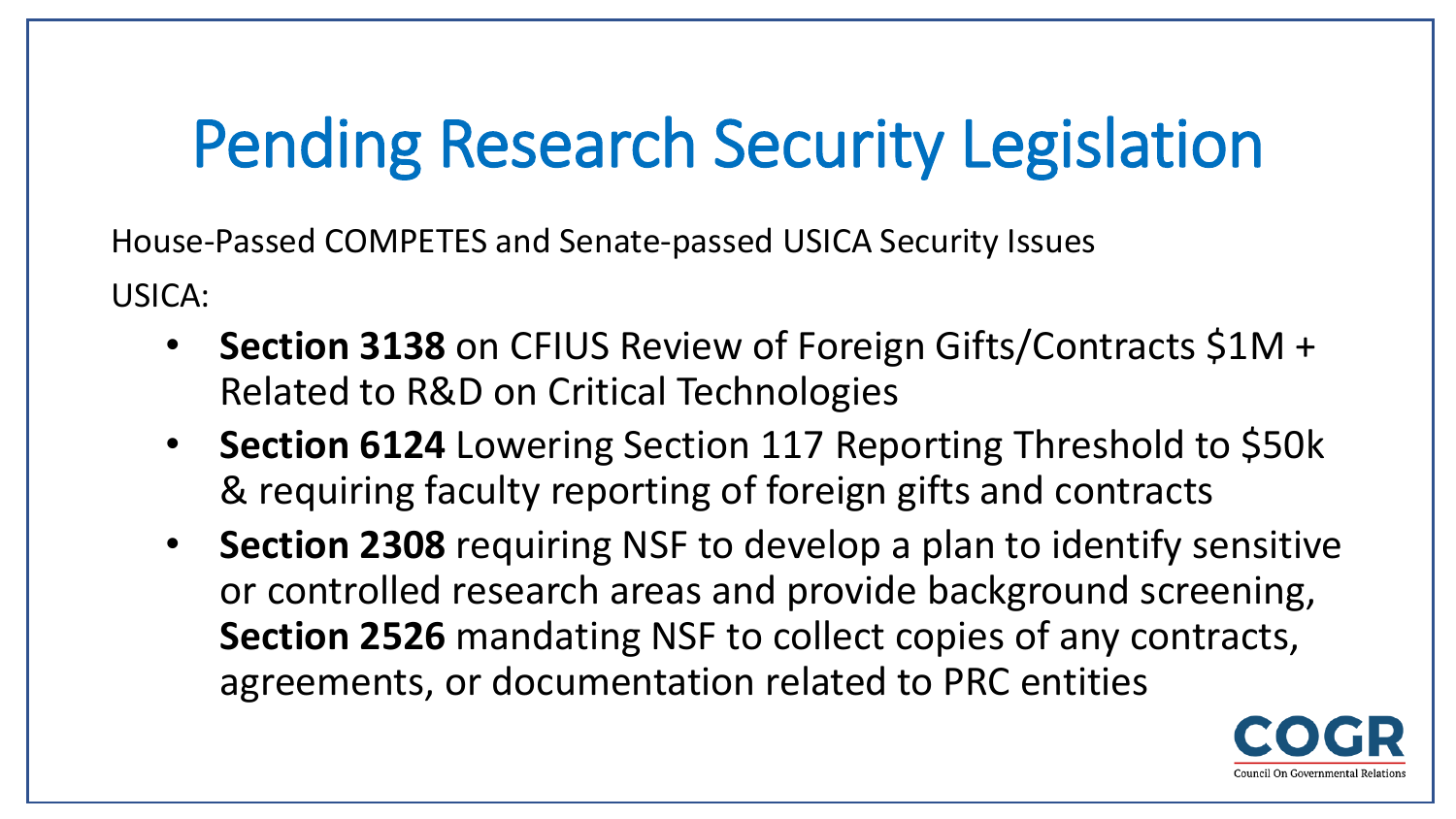# Research Security Legislation (continued)

### COMPETES

- Section 90304 lowers the Section 117 disclosure requirement to \$100,000 (\$250,000 for gifts or contracts with a particular foreign source over three years) and requires institutions to maintain a searchable database of faculty disclosures of foreign gifts/contracts over \$50kfor the previous five years.
- Section 10306(d) requires NSF to take various steps to address security concerns (provide security training, etc.)
- "Malign" foreign talent recruitment programs prohibitions
- Conference negotiations to resolve differences

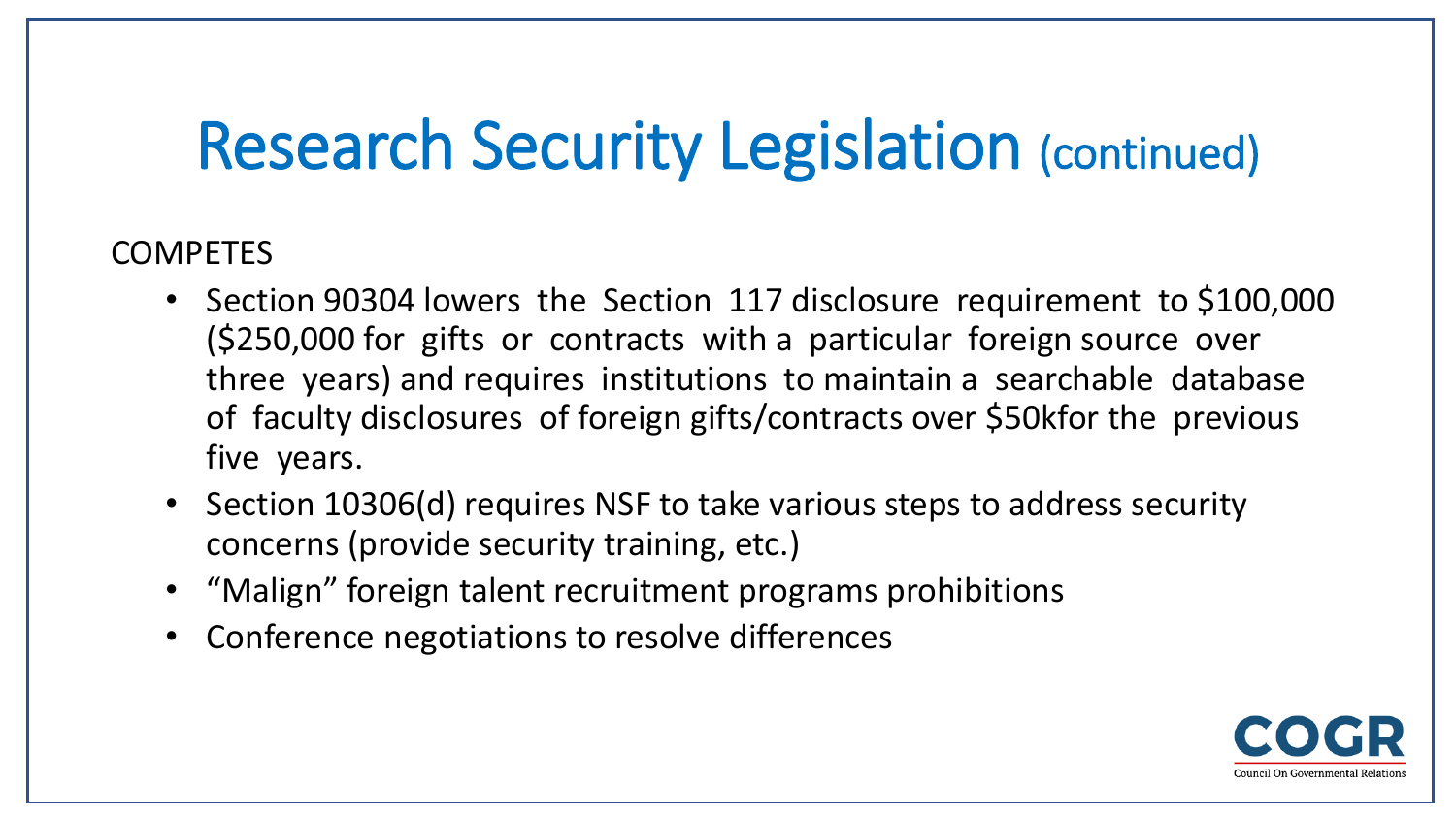# Export Controls

- New Russian Sanctions Announced by Commerce/BIS February 24
- Adds New Controls for Russia to 58 ECCNs, Policy of Denial for Exports to Russia Requiring Licenses, Restrictions on Military End Use Items, 49 Russian Entities Added to Entity List
- OFAC Additions to Sanctions Lists
- Emerging Technologies:
	- October 16, ANPRM: Certain Brain-Computer Interface (BCI) Emerging **Technology**
	- January 2022: BIS delayed implementation of Oct 21,2021 interim final rule establishing new controls on certain cybersecurity items for NS and AT reasons, along with a new License Exception ACE (the implementation date is March 7, 2022).

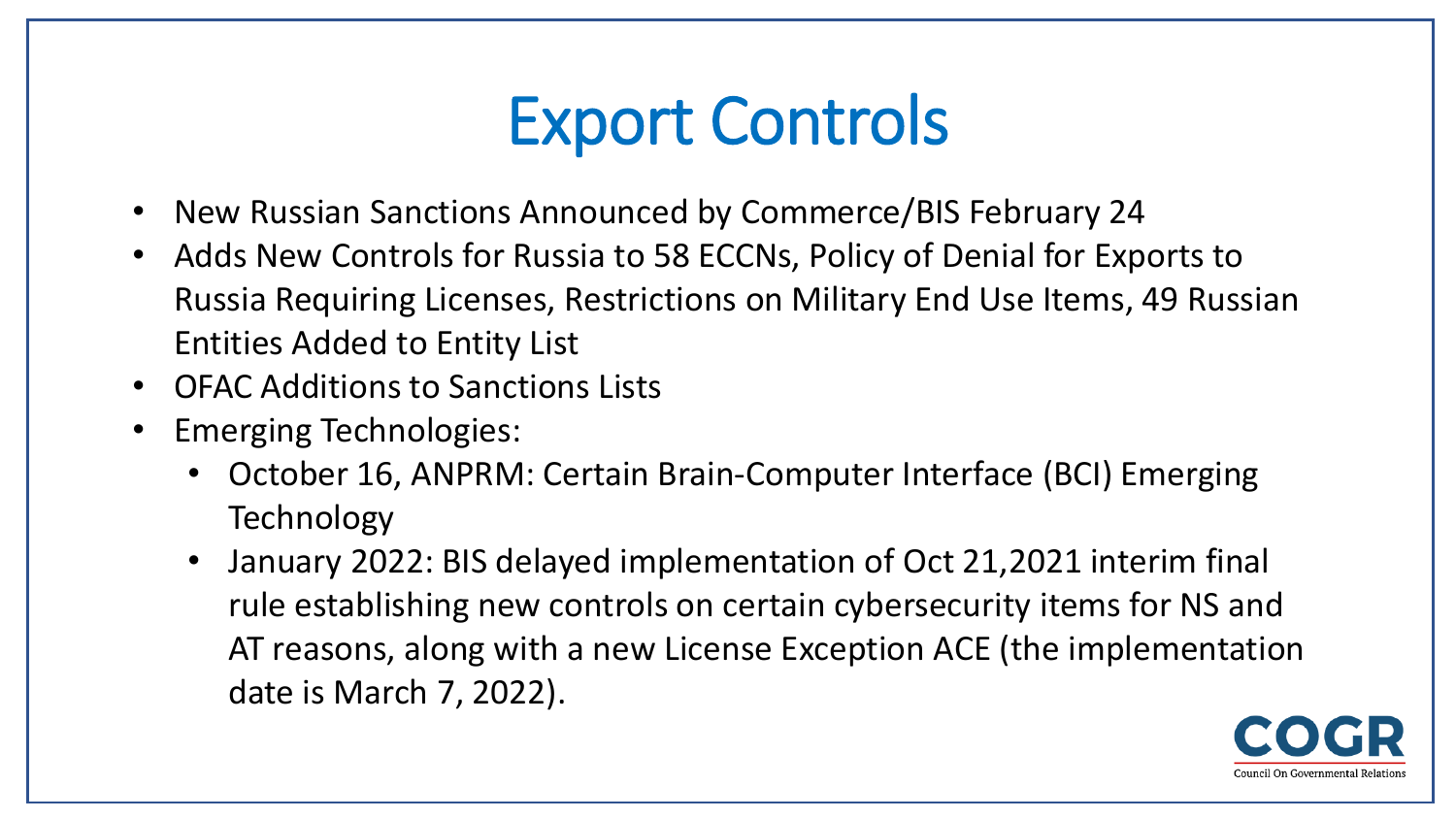# **Cybersecurity**

- DOD Announces Changes to Planned CMMC "2.0" Program
- Program Reduces from 5 to 3 Risk Levels Previously with 3rd Party Assessment Requirement Removed from Level 1
- Level 2 assessments were to be bifurcated between selfassessments and 3rd Party
- February 11 Announcement: Third Party Assessments Now To Be Required for Level 2
- CMMC Responsibility Moved from DOD Acquisition to CIO
- Rulemaking To Be Completed Within Two Years
- CMMC Academic Advisory Council Finally Established
- NIST 800-171 Security Requirements To Be Updated This Year

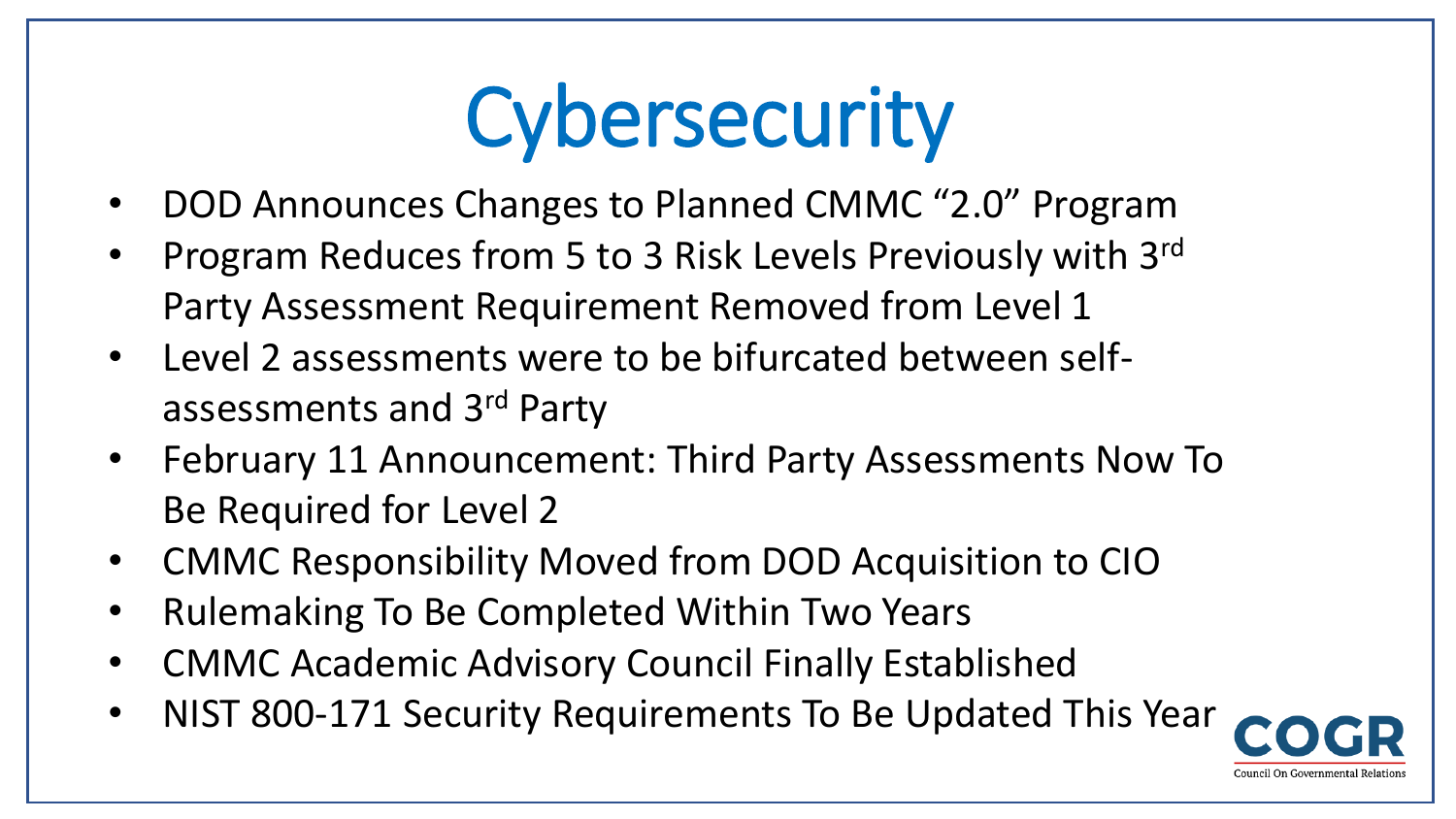# Bayh-Dole Challenges

- March-In: Cancer Patients Resubmit Petition Requesting NIH March-In on Xtandi Prostate Cancer Drug on Pricing Grounds
	- Original Petition Denied in 2016
	- Public Interest Groups (KEI, UAEM) and Congressional Pressures on NIH
	- NIH Promises Decision Soon (Possible Hearing?)
- DOE DEC: U.S. Manufacturing Preference Greatly Tightened and DOE Review/Approval Required of Any Change in Control or Ownership of DOE-Funded Inventions
	- Encouraging More Domestic Manufacturing High Priority for Administration
	- High-Level Discussions of Expanding DOE Requirement to Other Agencies
- Should Either or Both of These Challenges Succeed, Serious Implications for Universities' Abilities to Commercialize Government-Funded Inventions

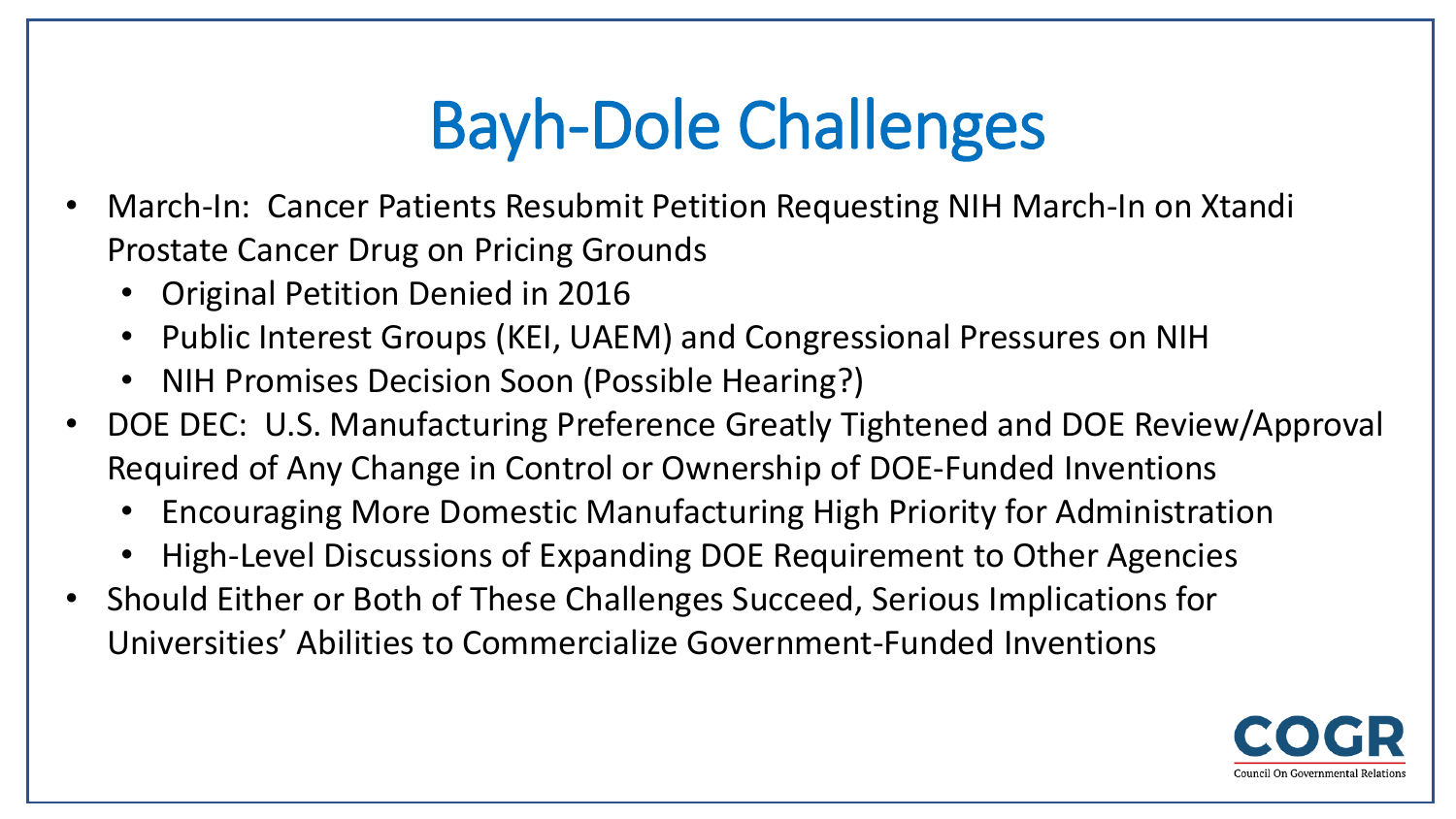### **Hot Topics & Emerging Issues Contracts & Grants Administration (CGA) Committee**

- **Walter Goldschmidts, (Chair) Cold Spring Harbor Laboratory**
- **Stephanie Gray, University of Florida\***
- **Charles Greer, University of California, Riverside**
- **Stephanie Endy, Brown University**
- **Jeff Friedland, University of Delaware**
- **Jennifer Lassner , University of Iowa**
- **Steve Martin, Indiana University\***
- **Bruce Morgan , University of California, Irvine\***
- **Lisa Mosley , Yale University**
- **Twila Reighley, Michigan State University**
- **Craig Reynolds, University of Michigan\***
- **Jennifer Rodis, University of Wisconsin-Madison\***
- **Pamela Webb, University of Minnesota\***
- **Jackie Bendall (COGR Staff)**

#### **\* At-large members**

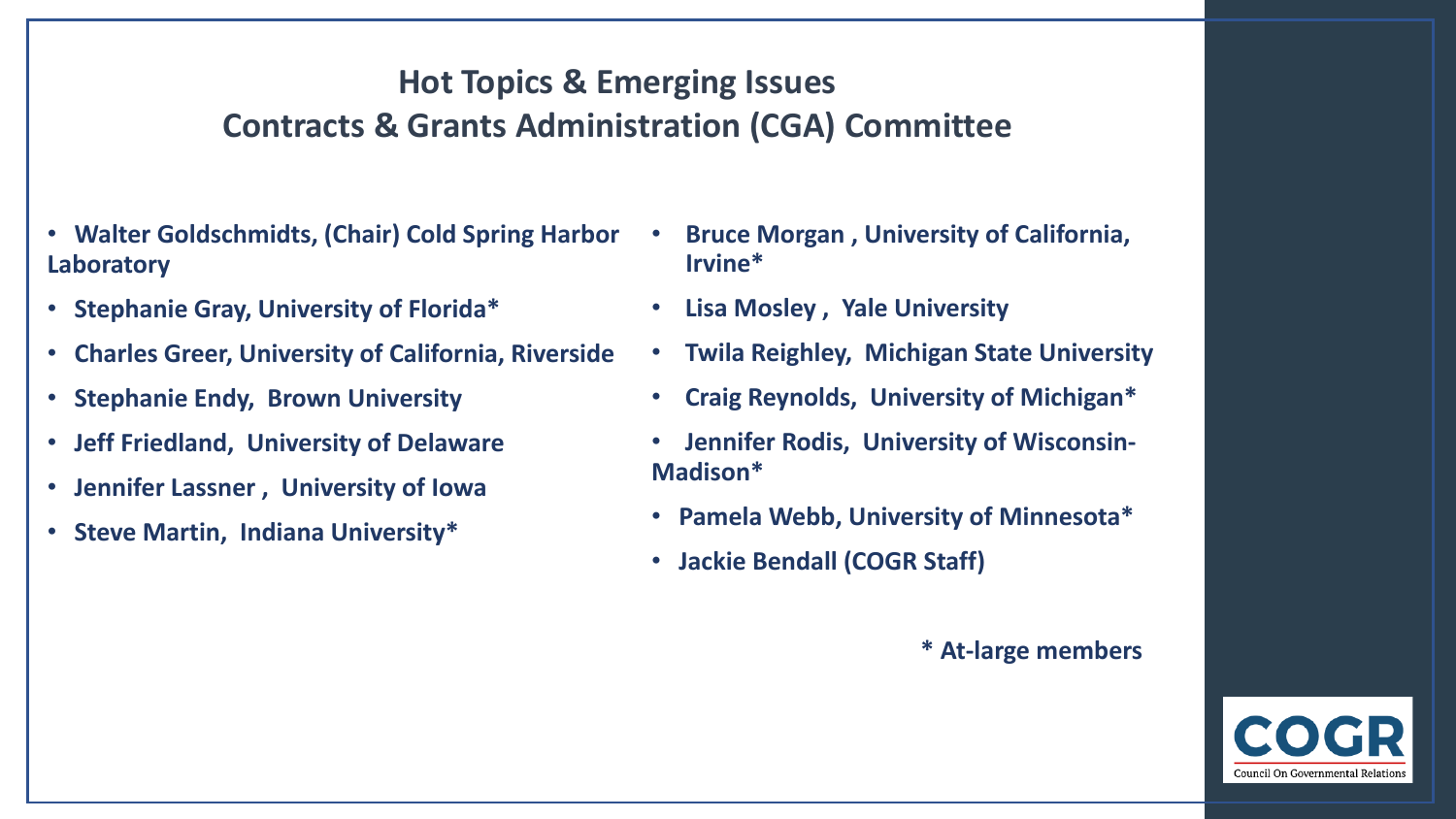# What's on CGA's horizon?

**Vaccine Mandate – Update** 

**Continuing Resolution – Impact on agencies, institutions and us?**

**New changes to federal research funding agencies, what we need to pay attention to?**

o **NSF TIP Directorate, NIH ARPA-H**



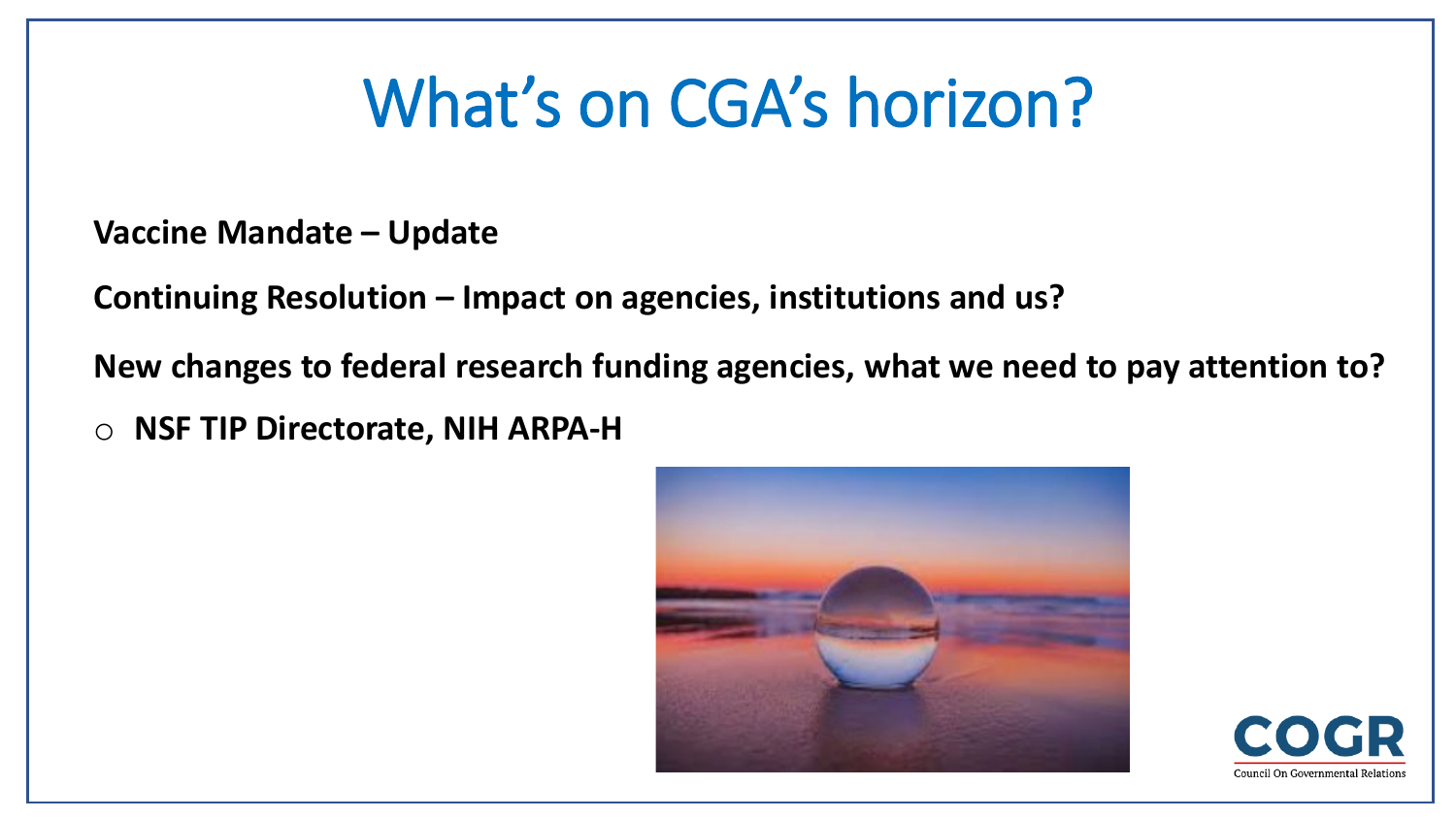## Vaccine Mandate – Federal Contractors/Subcontractors OSHA ETA 100> Employees

Background: Presidential [Executive Order 14042](https://www.whitehouse.gov/briefing-room/presidential-actions/2021/09/09/executive-order-on-ensuring-adequate-covid-safety-protocols-for-federal-contractors/) (September 9, 2021) directed the federal agencies to contractually require certain federal contractors and subcontractors to implement COVID-19 workplace safety measures, including a vaccine mandate with no "testing" option.

- Challenges of EO contested by many states in December 2021.
- Court issued nationwide injunction. Deadline for federal contractors and subcontractors to comply (Jan 18, 2022) has been removed.
- Employers may still choose to adopt voluntary vaccine mandates applicable to employees but must be cognizant of the [states that have adopted laws limiting or banning vaccine mandates](https://www.littler.com/publication-press/publication/mandatory-employee-vaccines-coming-state-near-you).
- Contractors and subcontractors that have accepted the FAR Deviation Clause may remain subject to the requirements regarding masking and social distancing in the workplace.
- OSHA Interim Final Rule not subject to enforcement. Still remains a proposed interim final rule. Pending litigation continues in courts.

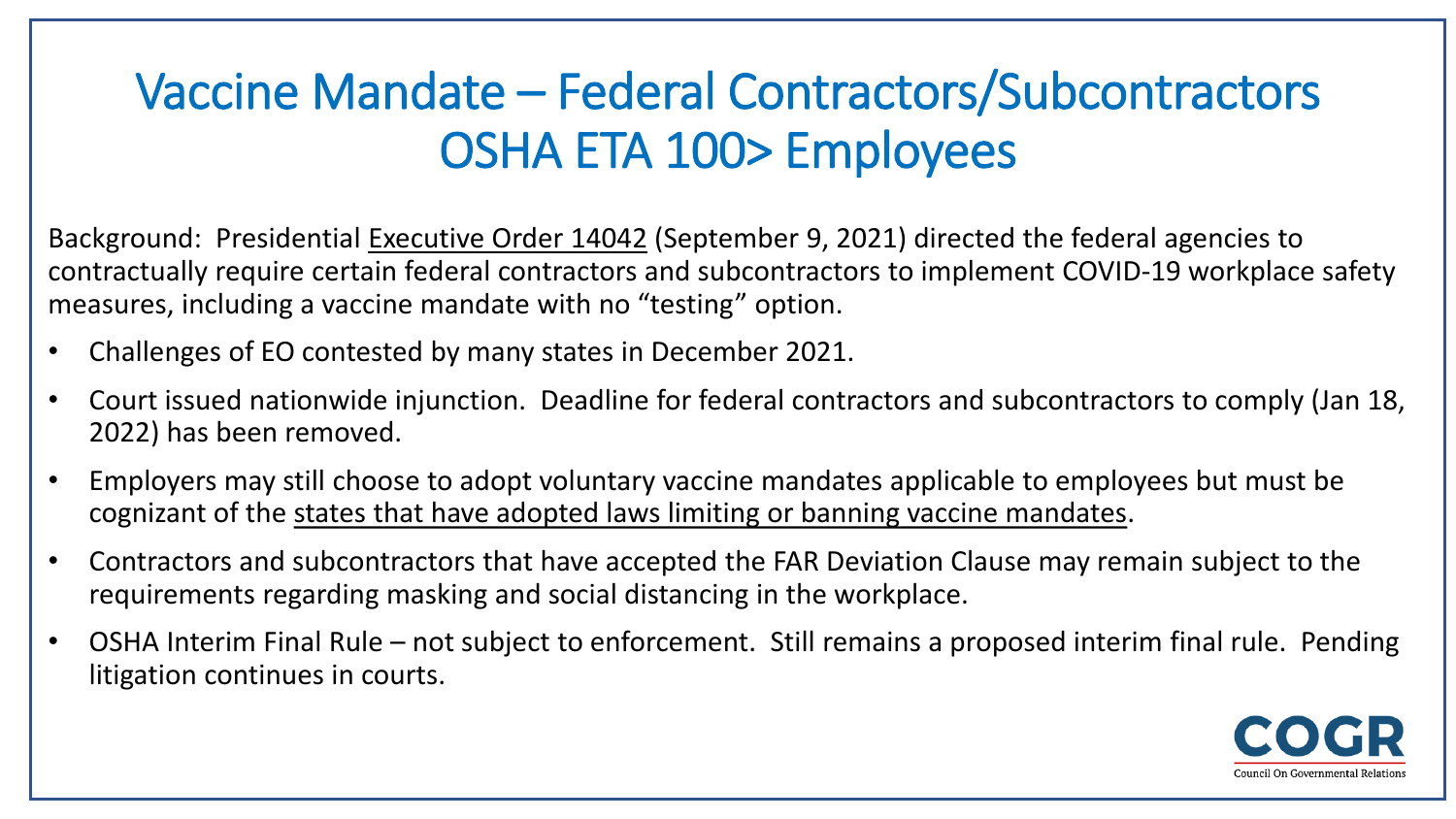# Continuing Resolution: Impact on agencies, institutions and us?

- Very conservative pay-lines for FY 2022
- 10% Commitment reductions for non-competing renewals, will they be fully reversed?
- Delays in launching new initiatives
- What about the NIH salary cap?
- NRSA stipend levels?

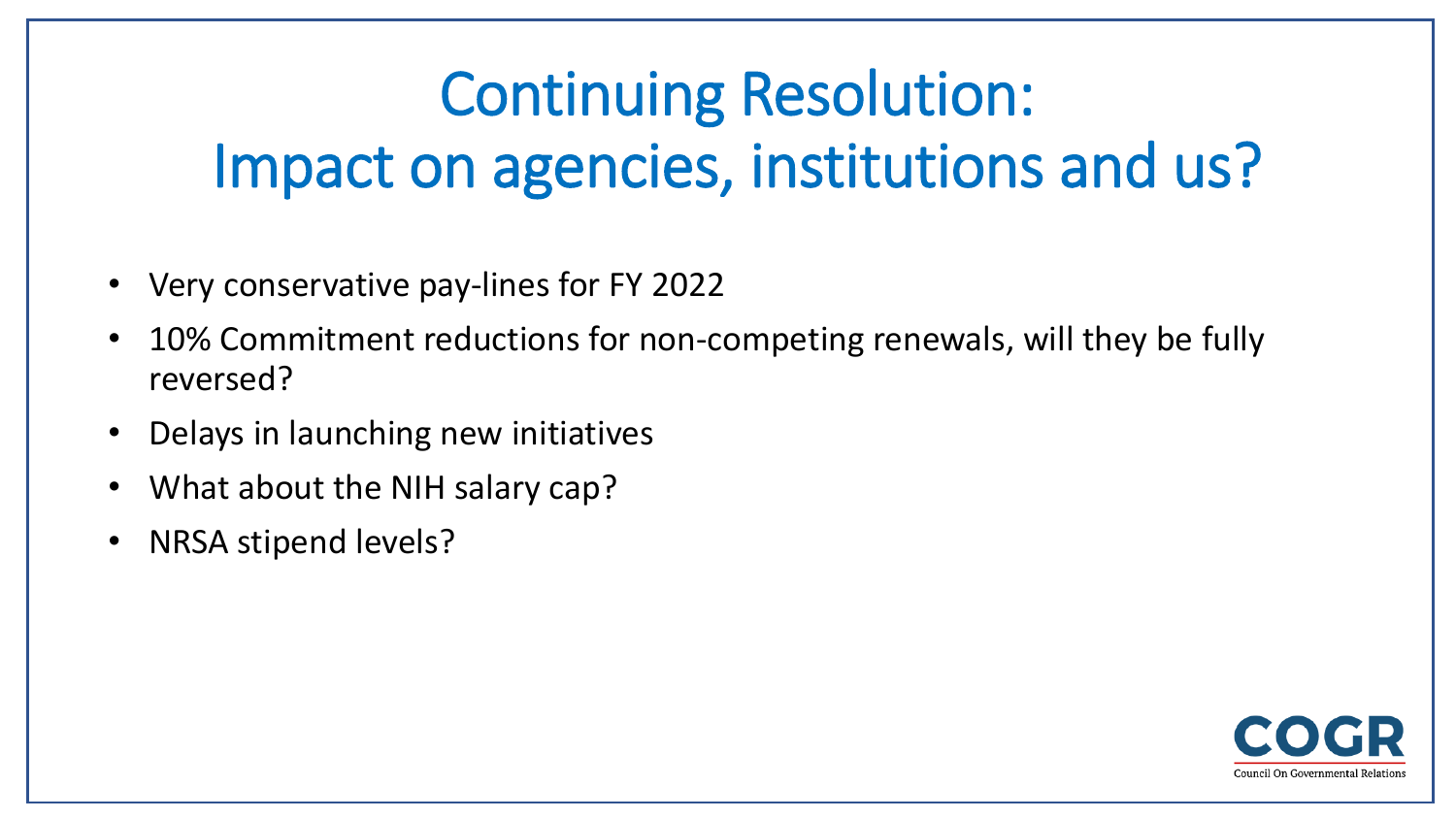# Changes at the Funding Agencies: What should we pay attention to?

### NIH ARPA-H  $-$  \$6.5B over 3 years (NIH total 2022 PBR=\$52B, for a 21%)

- Focus on multiple time-limited projects with different approaches to achieve a quantifiable goal
- DARPA model to establish a culture of championing innovative ideas in health and medicine.
- Part of NIH? Run separately from NIH? Competition for annual budget appropriations?

## NSF TIP Directorate - \$864.87M (NSF total 2022 PBR=\$10B, for a 20% )

- ~\$500M in new NSF funding; current, related programs moving to TIP from other directorates
- Funding for cross cutting initiatives Innovation ecosystems; Partnerships; Technology frontiers; Translational impact

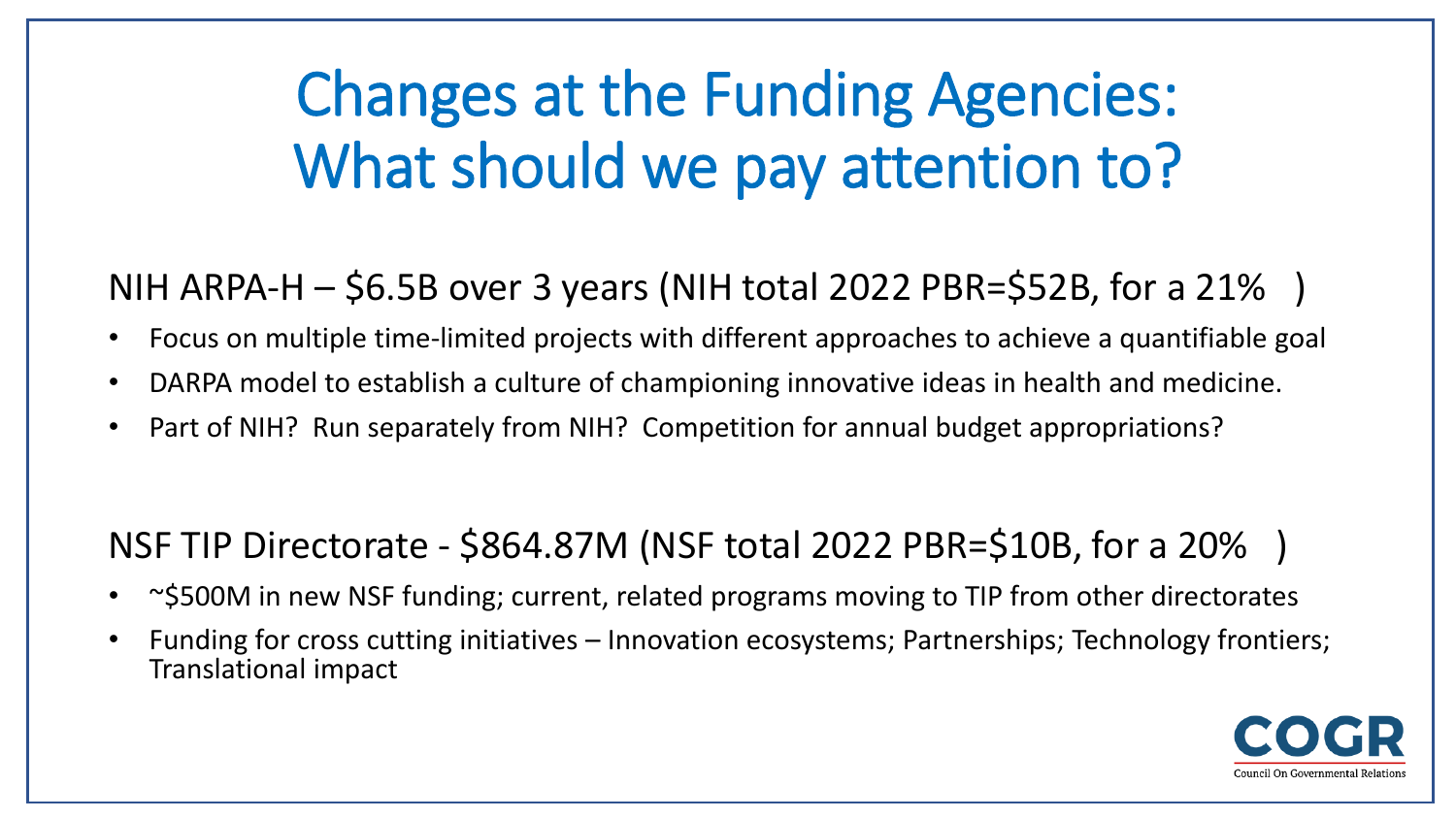### **Hot Topics & Emerging Issues Research Ethics & Compliance (REC) Committee**

- **Naomi Schrag, (Chair), Columbia University**
- **Lynette Arias, University of Washington**
- **Theresa Colecchia, Johns Hopkins University**
- **Keri Godin, Brown University\***
- **Grace Fisher-Adams, California Institute of Technology\***
- **Karen Hartman, Mayo Clinic\***
- **J.R. Haywood, Michigan State University\***
- **Mary Mitchell, Mass General Brigham\***
- **Deborah Motton, University of California**
- **Kerry Peluso, Florida State University\***
- **Brian Smith, University of California, San Francisco\***
- **Geeta Swamy, Duke University\***
- **Ara Tahmassian, Harvard University\***
- **Debra Thurley, Pennsylvania State University\***
- **Kristin West (COGR Staff)**

**\* At-large members**

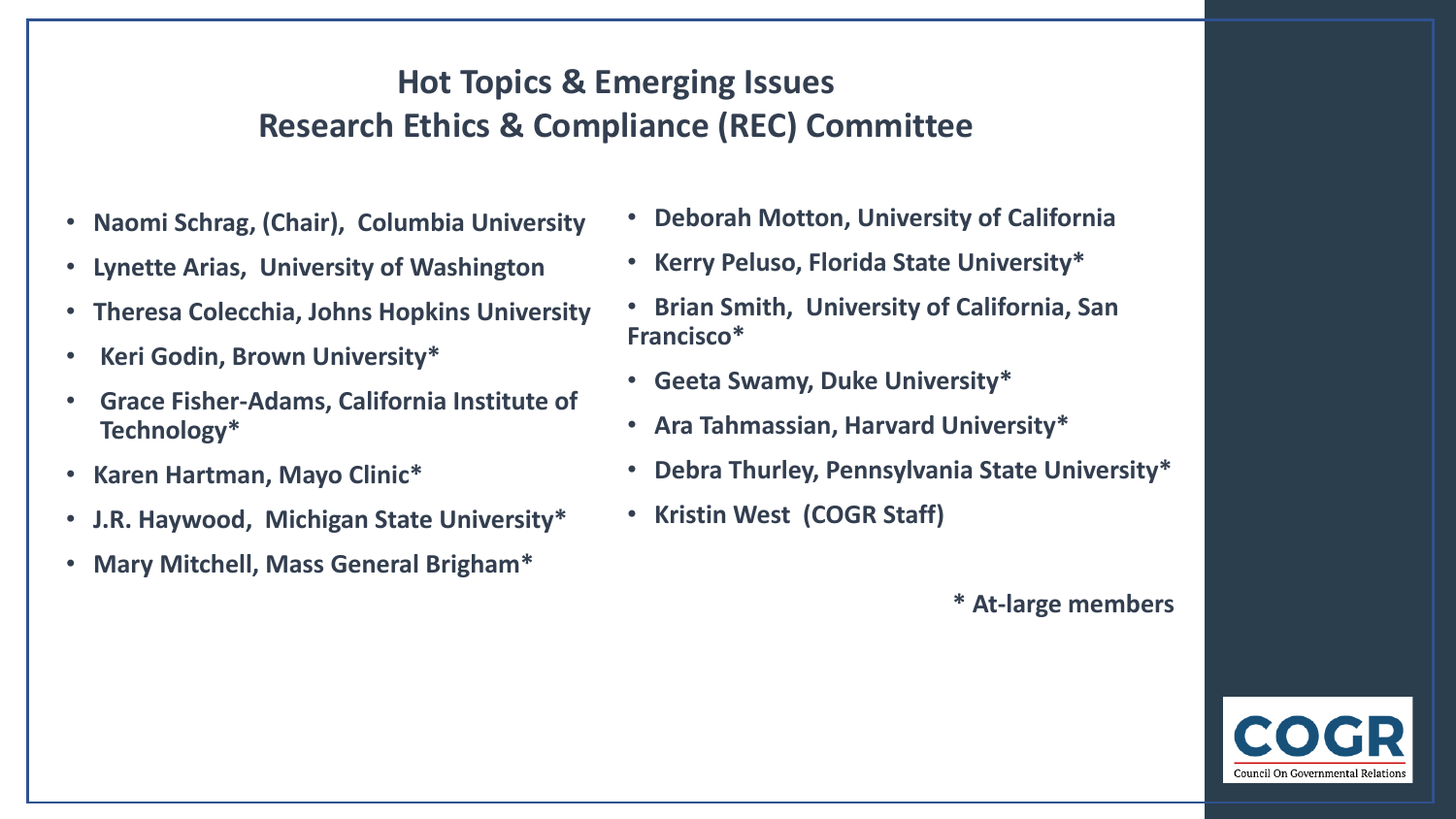### **Research Ethics & Compliance (REC)**

- **NIH FY 2022 Updated Guidance, Requirement for Instruction in the Responsible Conduct of Research ([NOT-OD-22-055](https://grants.nih.gov/grants/guide/notice-files/NOT-OD-22-055.html)). Unless changed by NOT-OD-22-955, requirements of NOT-OD-10- 019 remain in effect. NEW ITEMS:**
- **Timeline**: Incorporate changes into plans for RCR instruction in the 2022-23 academic year and in new/renewal applications for research trg., career development, research education & dissertation grants beginning with 9/25/22 due dates.
- **Format –** Video conferencing can be used to **partially** fulfill requirement for face-to-face interaction among faculty and participants, but it cannot be the sole means for meeting this requirement except for "short term training program or unusual/well-justified circumstances."
- **Frequency/Timing:** Reference to requirement for 8 contact hrs. has been deleted. New focus on discipline-specific training in later career stages.
- **Subject Matter**  The following topics have been added:
	- **COC** allocating time, effort, or other research resources
	- **Safe research environment** -- free of sexual, racial, ethnic, disability & other forms of discriminatory harassment
	- **Peer review**  responsibility for maintaining confidentiality and security
	- **Data analysis**
	- Lab tools including tools for analyzing data, creating or working with digital images, recordkeeping practices, including methods such as electronic lab notebooks
	- **Secure and ethical data use and data confidentiality**

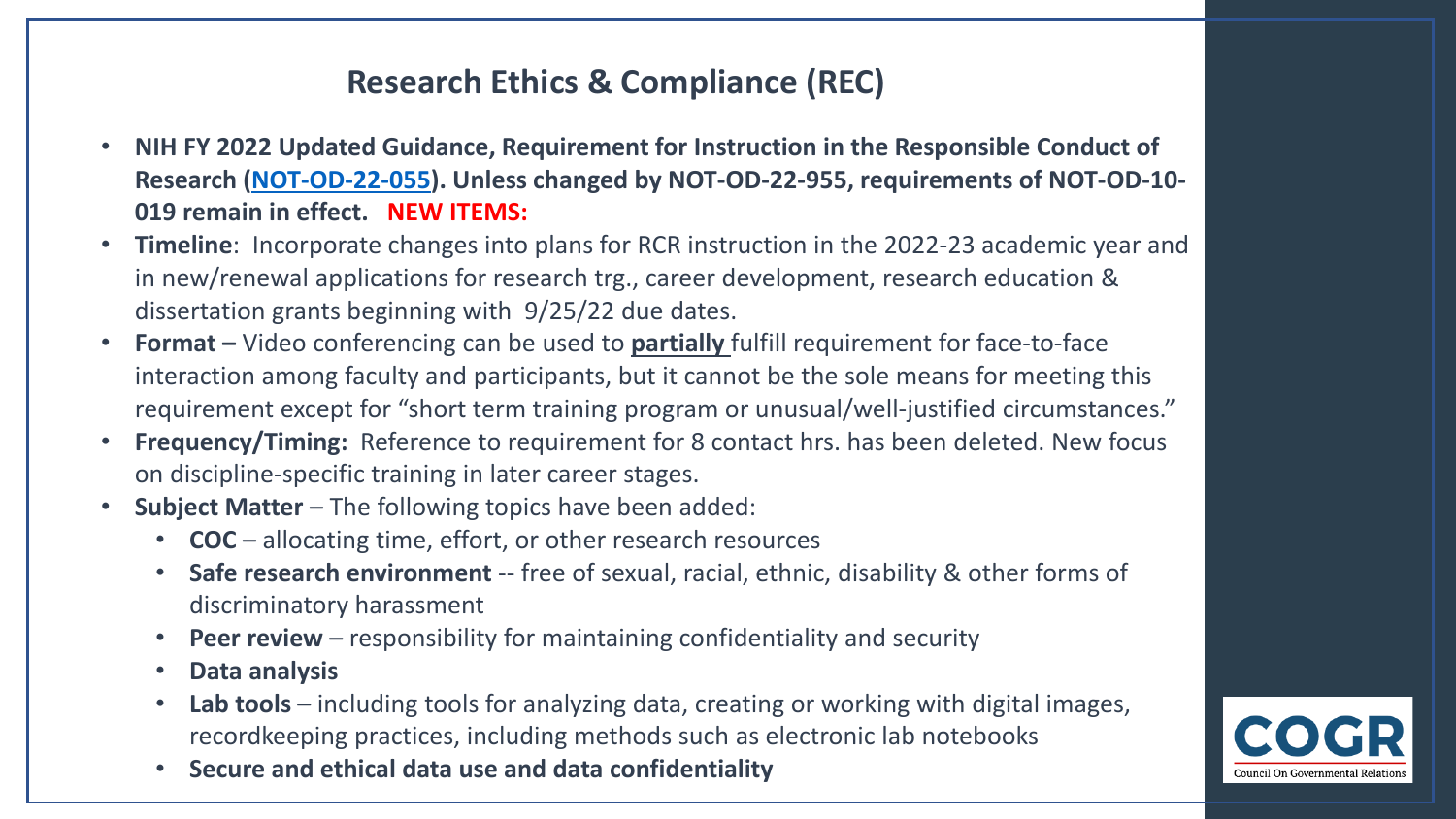### **Research Ethics & Compliance (REC)**

- Dept. of Energy Interim Conflict of Interest Policy [\(FAL 2022-02\)](https://www.energy.gov/sites/default/files/2021-12/Interim%20COI%20Policy%20FAL2022-02%20to%20SPEs.pdf)
- Very similar to PHS FCOI Regulations [\(42 CFR Part 50, Subpart F\)](https://www.ecfr.gov/current/title-42/chapter-I/subchapter-D/part-50/subpart-F), but some important differences:
	- Broader definitions of Significant COI, Financial COI, and Investigator
	- Possibility of differences in requirements among program offices
- COGR Meeting with DOE representatives to discuss questions regarding the policy. Take-aways:
	- DOE will issue FAQs in the near term to clarify certain aspects of the policy, including how the 180-day compliance period comes into play.
	- DOE will be issuing a NPRM for a final rule timeline unknown at this point
	- Reporting logistics will be handled via program offices for the present
	- Organizational COI requirements addressed to procurement area
- DOE was unable to present at this meeting, but has agreed to present at June membership meeting

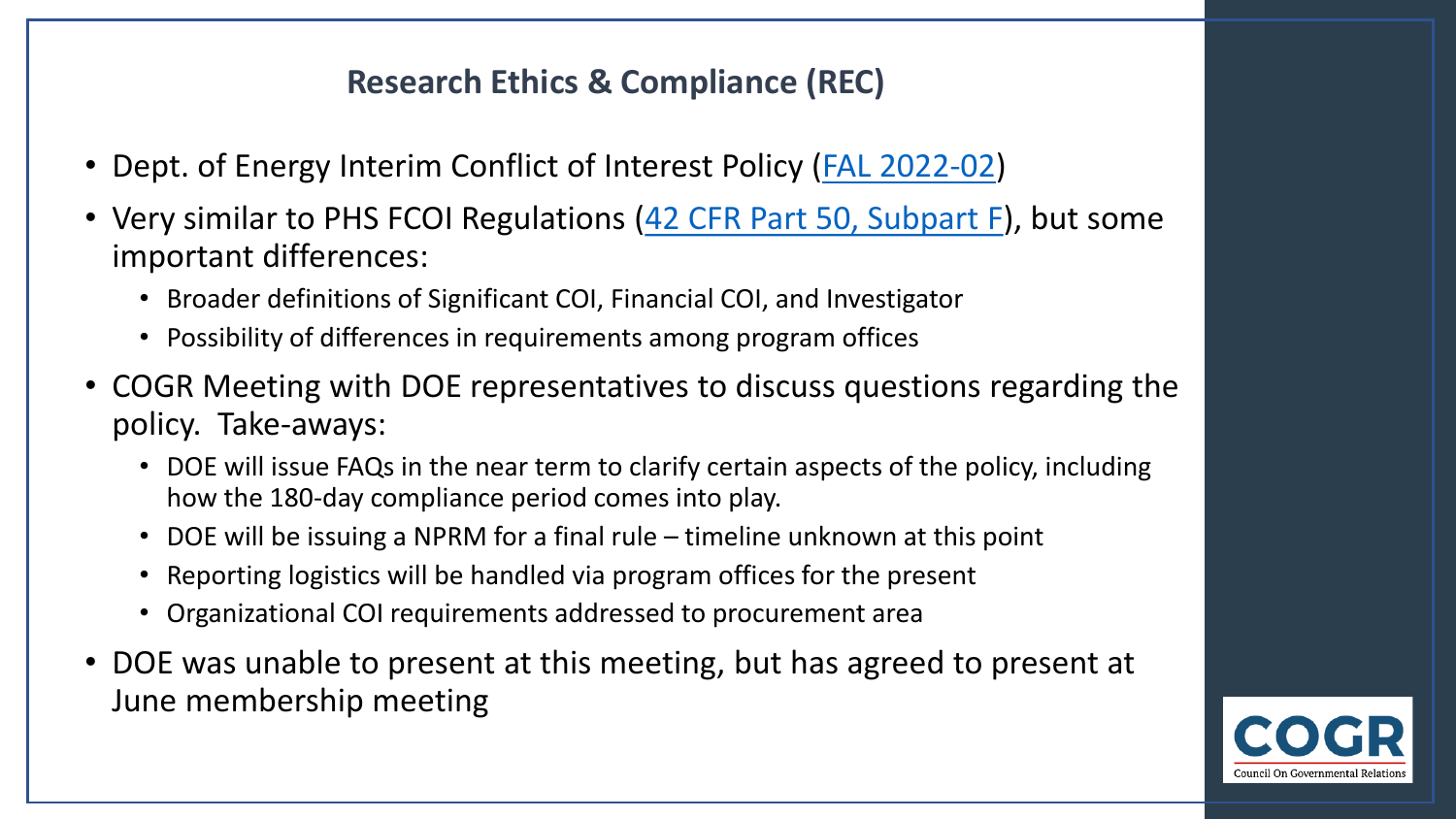### **Research Ethics & Compliance (REC)**

- Dept. of Justice's (DOJ) Clinical Trial Fraud Initiative: Criminal prosecution of persons/entities that fabricate clinical trial data or falsify medical records in trials to support FDA-regulated products.
- Recent cases:
	- [Unlimited Medical Research, Miami, FL](https://www.fda.gov/inspections-compliance-enforcement-and-criminal-investigations/press-releases/medical-doctor-and-study-coordinator-sentenced-prison-scheme-falsify-clinical-trial-data)
	- [Tellus Clinical Research, Miami, FL](https://www.justice.gov/opa/pr/florida-study-coordinator-sentenced-scheme-falsify-clinical-drug-trial-data)
- REC meeting with John Claud, Assist. Director, DOJ Consumer Protection Branch to discuss initiative. Take-aways:
	- Careful review of each case by DOJ to determine enforcement path
	- Consideration of "Red Flags" that may point to criminal prosecution -- Harm to humans; impact on vulnerable communities; evidence that results were completely fabricated; high level of fraud; large amount of money involved.
	- Monitor and test systems!

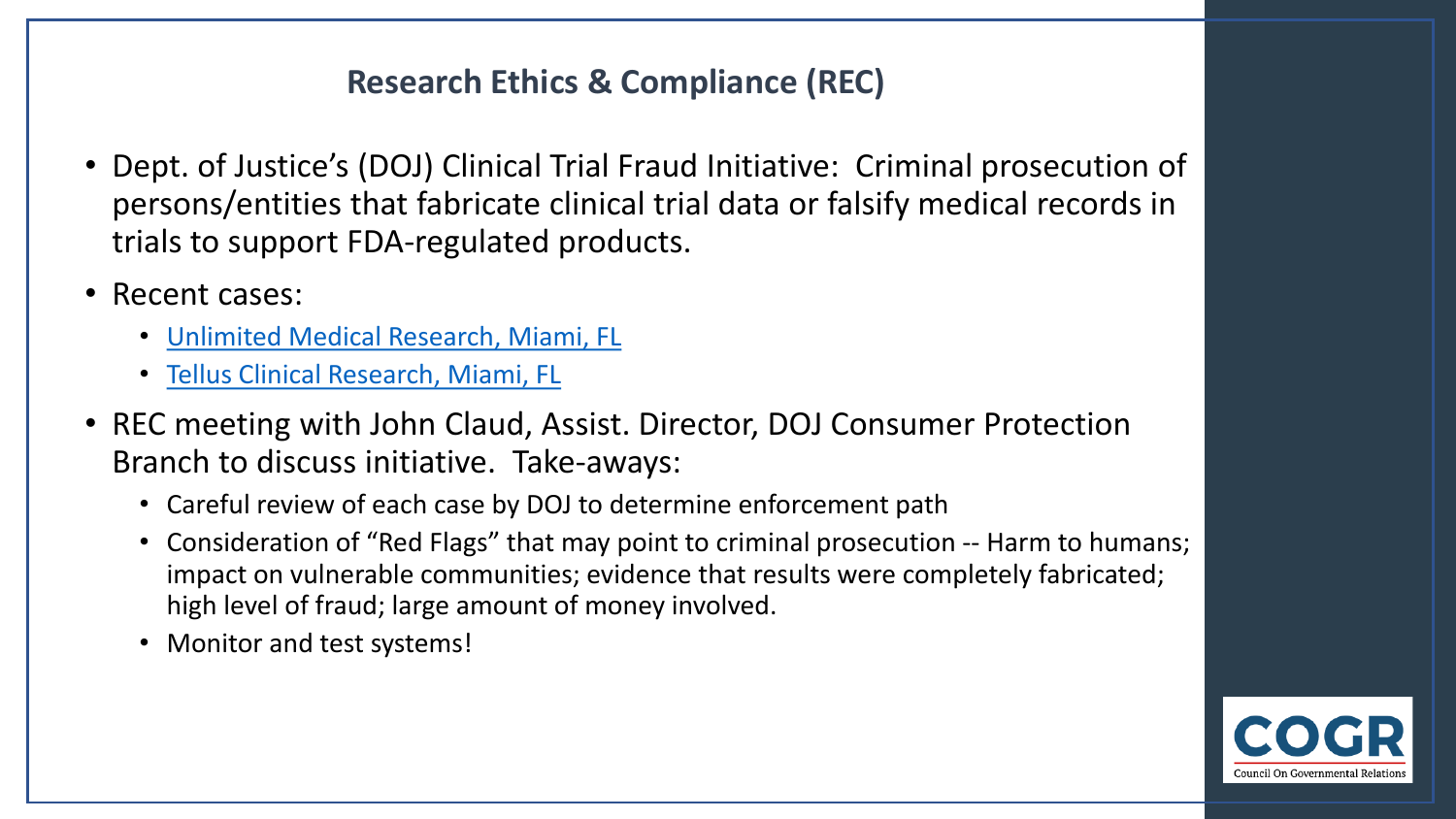### **Hot Topics & Emerging Issue Costing and Financial Compliance (CFC) Committee**

- **Jeffrey Silber (Chair), Cornell University**
- **Sarah Axelrod, Harvard University**
- **Jeremy Forsberg, University of Texas at Arlington**
- **Joseph Gindhart, Washington University at St. Louis\***
- **Vivian Holmes, Massachusetts Institute of Technology\***
- **Cynthia Hope, Georgia Institute of Technology\***
- **Michael Legrand, University of California, Davis\***
- **Nate Martinez-Wayman, Duke University\***
- **Gerald Mauck , University of Denver**
- **Jennifer Mitchell, Northwestern University\***
- **Julie Schwindt, University of South Alabama\***
- **Marcia Smith, University of California, Los Angeles\***
- **Renotta Young, Columbia University\***
- **David Kennedy (COGR Staff)**

**\* At-large members**